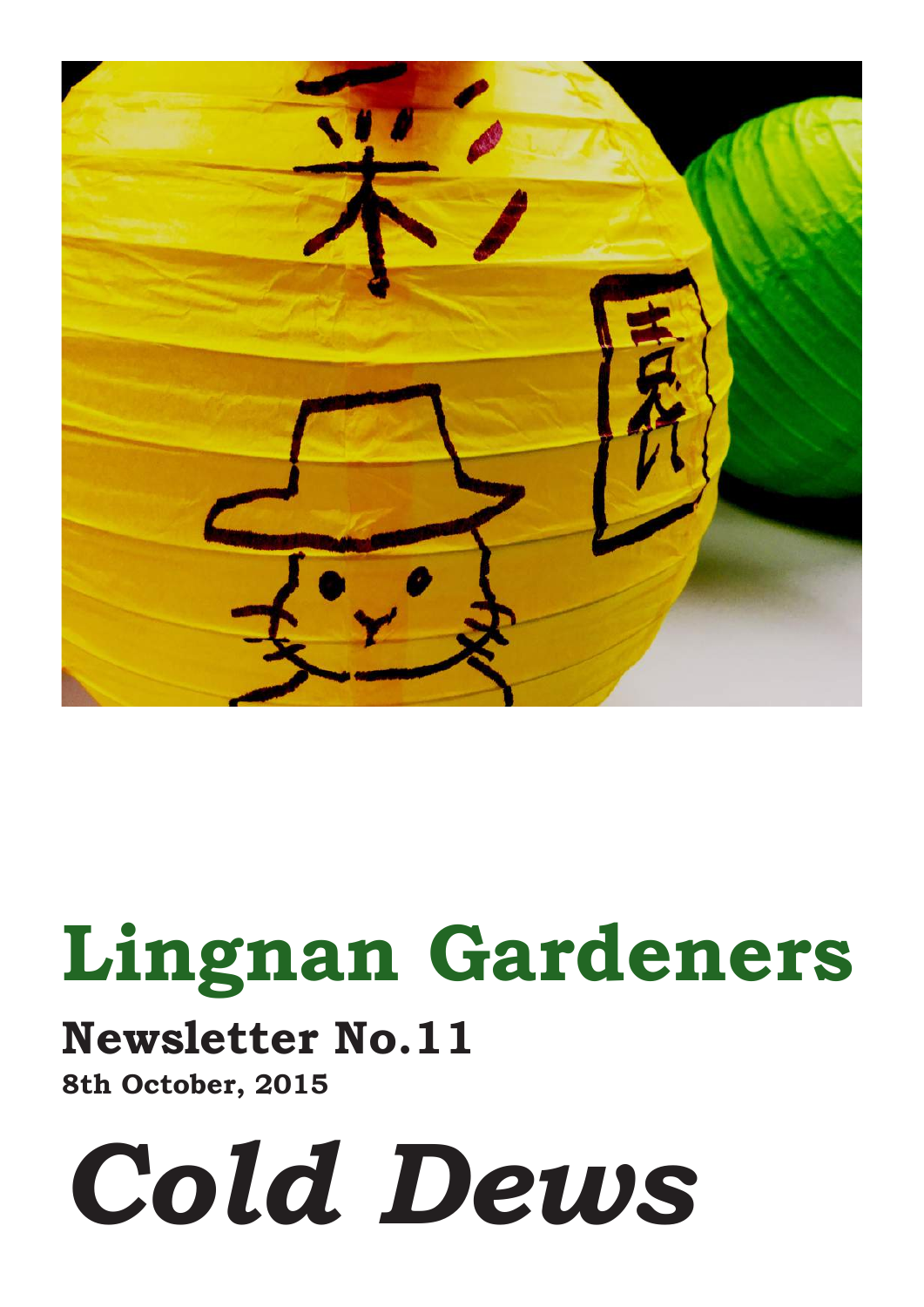### **Lingnan Garderners Newsletter No.11 8th Oct, 2015**



**The term of "Cold Dews" (hanlu), the 17th solar term, means that the temperature in this period is lower than the temperature during the period of White Dews which was introduced in our previous newsletter.The weather after White Dews is getting cooler and dews start to appear in this period. With the cooler weather in Cold Dews, dews become heavier, almost solidifying into frost.**

**The part of Nan Mountains and the northern area in China have already entered into late autumn with white clouds, red leaves and occasional early frost.Winter is coming very soon or has come to the northeast and northwest China. Winter is coming very soon or has come to the northeast and northwest China. In the southern area, the autumn atmosphere is getting stronger with the silence of cicadas and the withering of lotus.**

**Since we should not expose our body after White Dews and our feet after Cold Dews, we should wear long sleeves during the period after White Dews and keep our feet warm after Cold Dews.**



**Dry air in autumn can cause autumn dryness such as the dryness of skin, nasal cavity and respiratory tract and thus we should have a diet which can nourish the Yin and lung.**

**Here are some tips for the prevention of autumn dryness:** 

1. Eat more soft and moist food for **strengthening the body and less spicy food for preventing from accumulating too much heat in the body.**

**2. Keep the indoor humidity up by placing a humidifier or an aquarium.** 



**3. Drink more water and take more soup and fruits such as snow pears, bananas, melons, apples, persimmons and grapes.**



**4. Put on moisture cream for skin protection and prevention of skin dryness.**

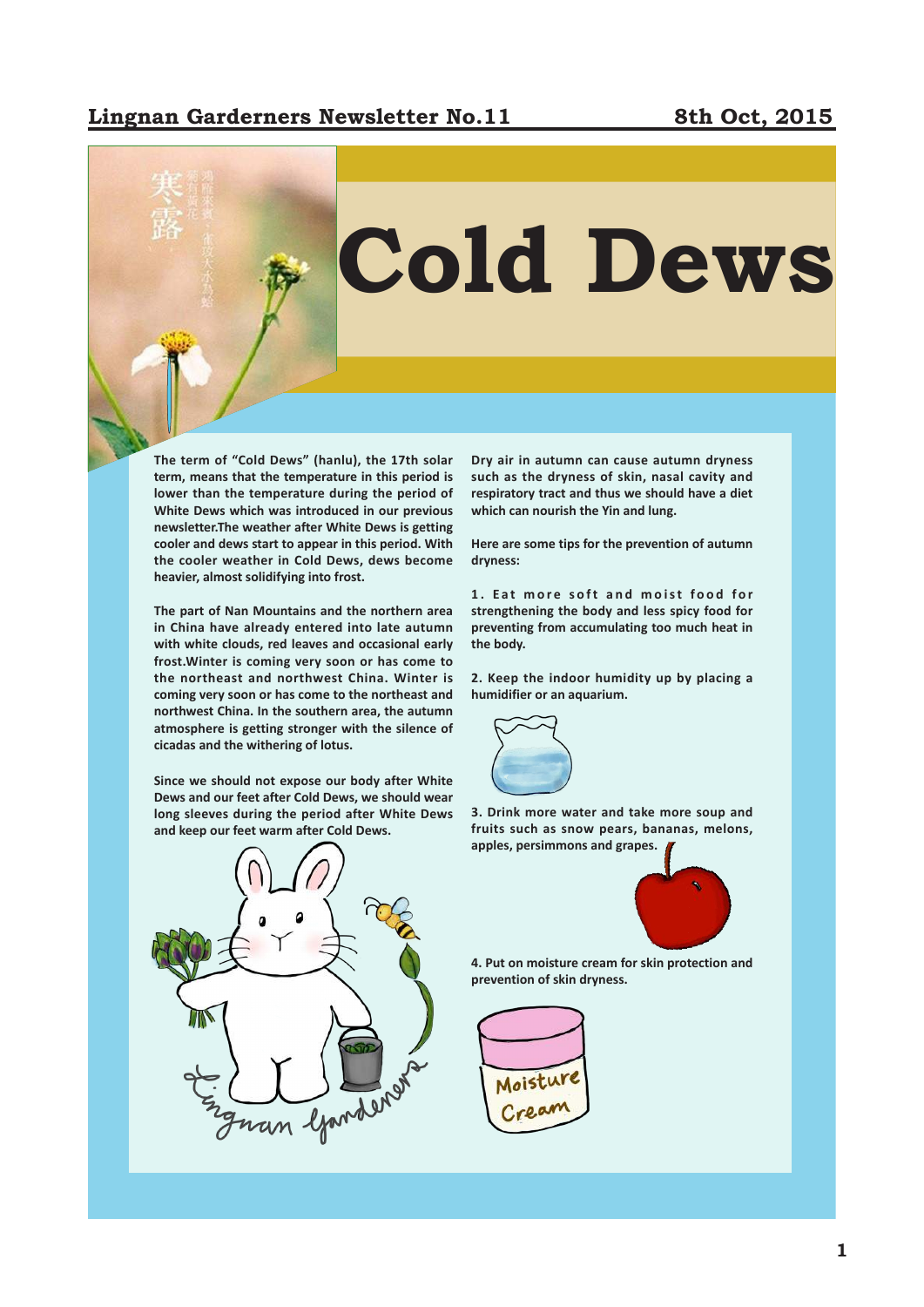## **Lingnan Garden's Activities in September**

**Many activities were held in Lingnan Garden in September. On the 10 September, for the preparation for the planting of autumn vegetables, we, Lingnan Gardeners, harvested malabar spinach, water spinach and amaranth ,and consolidated the land. Besides, we had okra soup, eggplant rice and noodles with Lingnan Garden's chili sauce for lunch and they were very delicious and healthy.**



**Here is the link of the video on the food sharing on 10 September: https://youtu.be/KUJi4A8rMMg**

**In the evening, co-organizing with Global University for Sustainability, we had Helena Norberg-Hodge, the founder and the director of Local Futures/International Society for Ecology and Culture (ISEC), and the producer and codirector of the award-winning documentary** *The Economics of Happiness* **(2011), as our speaker for the public lecture "Economics of Happiness - How Human Scale is Essential for Solving our Social and Ecological Problems".** 

**We have uploaded a video of the seminar on our Youtube channel. Please find our video on Youtube and watch it, if you missed the event.**



**Here is the link of the video on Helena's talk on Economics of Happiness: https://youtu.be/gsXf88fy8FU**





the Economics of Happiness



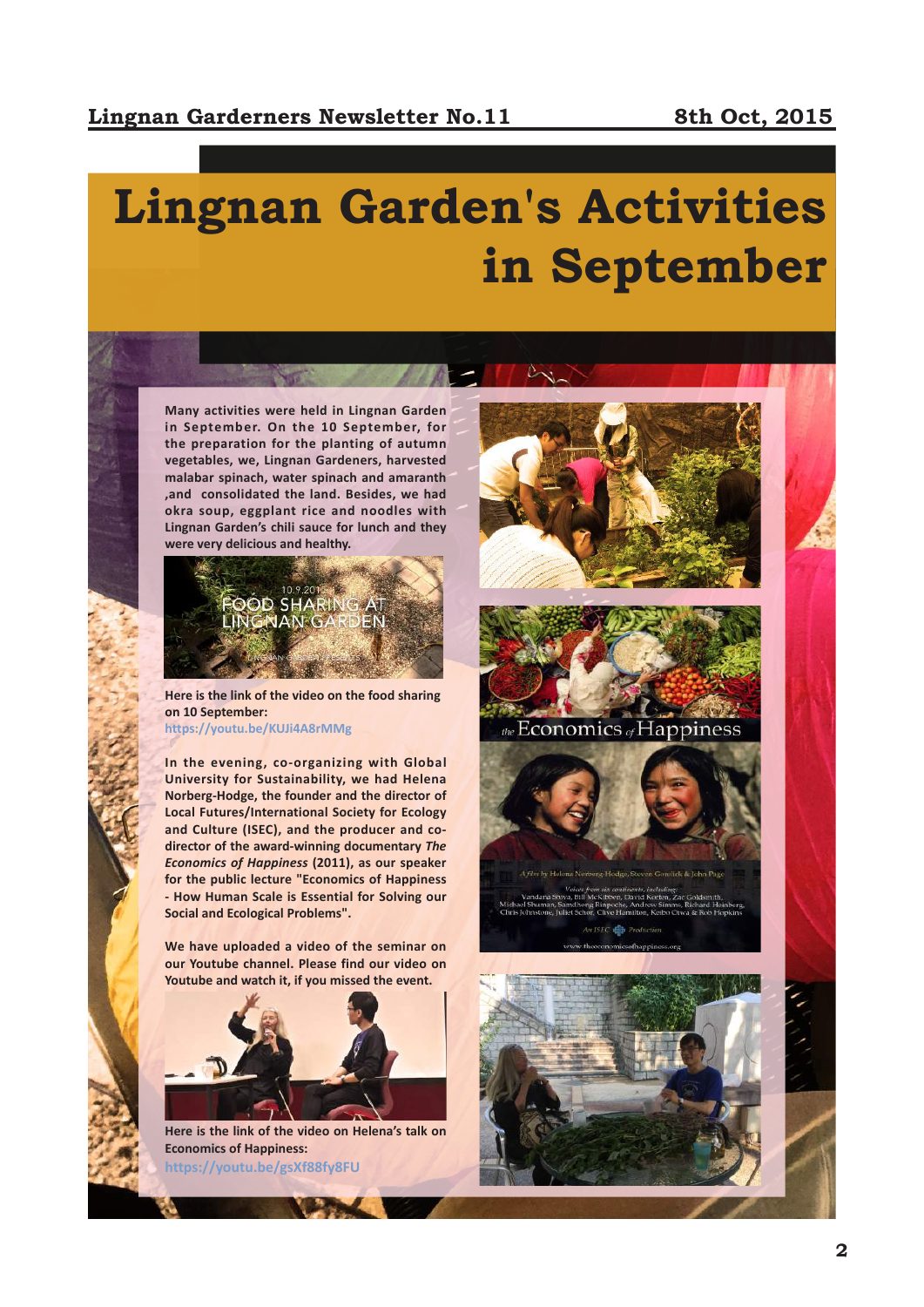## **MID-AUTUMN FESTIVAL PARTY ON 24/9**

**On 24 September, about 40 people joined our Mid-Autumn Festival party in Lingnan Garden. We made snowy mooncakes and ate five-nuts mooncakes together. Some members of Lingnan Gardeners brought their self-made food or drinks to the party, such as brown sugar buns, banana cake and plum wine. We all really had fun at the party. We would like to share the happiness with you with our video about the party.Here is the link of the video on our Mid-Autumn Festival party: https://youtu.be/BigDp1jl0KY**



**Moreover, we would like to share the Chinese recipes of snowy mooncake, chili sauce, eggplant ric and okra soup that we made for the activitives in September. (please see the Chinese version of this newsletter.)**

**This year, we would like to hold more cooking tutorials in the future. Please stay tuned.**

### **Upcoming Events in October:**

**13/10 (Tue),10:30a.m.-12:30p.m. at MBG01:** 

**Co-organized by Lingnan Gardeners and Global University for Sustainability [www.our-global-u.org]:**

**Seminar on "Buddhist Economics: the relevance of an ancient wisdom tradition to today's dilemmas"**

**Speaker: Prof. Jonathan Dawson, Head of Economics at Schumacher College in Devon**

**15/10(Thu), 5:30p.m.-12:30p.m. at Lingnan Garden:** 

**Food sharing with sour and hot noodles, and rice cooker chicken**

**5/11 (Thu), 5:30p.m.-7:00p.m.at Lingnan Garden:**

**Tutorial for making cookies for royal icying**



**Please send us an email at ln.gardeners@gmail.com if you will join the event.**